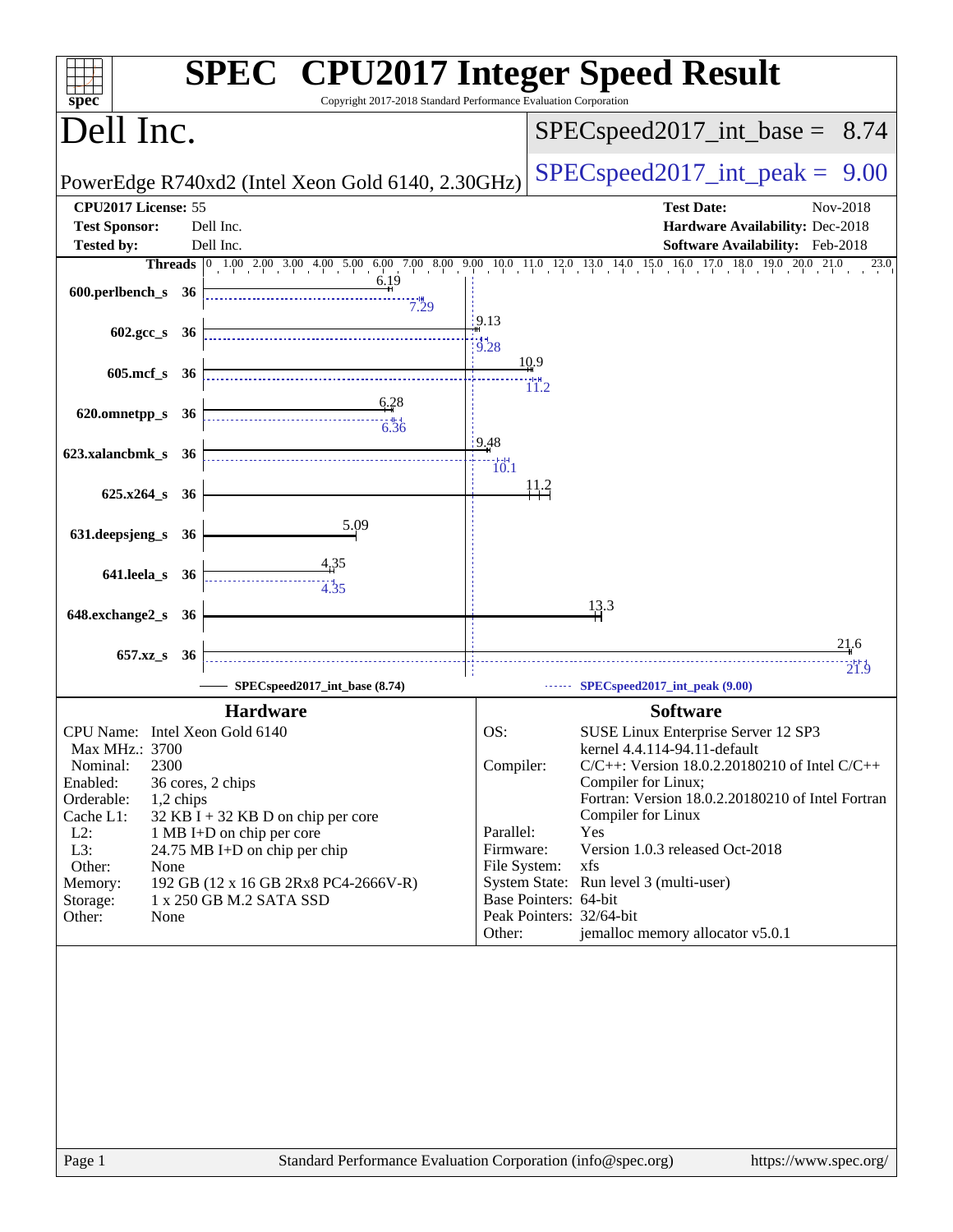# **[SPEC CPU2017 Integer Speed Result](http://www.spec.org/auto/cpu2017/Docs/result-fields.html#SPECCPU2017IntegerSpeedResult)**

Copyright 2017-2018 Standard Performance Evaluation Corporation

# Dell Inc.

**[spec](http://www.spec.org/)**

### $SPECspeed2017\_int\_base = 8.74$

PowerEdge R740xd2 (Intel Xeon Gold 6140, 2.30GHz)  $\left|$  [SPECspeed2017\\_int\\_peak =](http://www.spec.org/auto/cpu2017/Docs/result-fields.html#SPECspeed2017intpeak) 9.00

**[CPU2017 License:](http://www.spec.org/auto/cpu2017/Docs/result-fields.html#CPU2017License)** 55 **[Test Date:](http://www.spec.org/auto/cpu2017/Docs/result-fields.html#TestDate)** Nov-2018 **[Test Sponsor:](http://www.spec.org/auto/cpu2017/Docs/result-fields.html#TestSponsor)** Dell Inc. **[Hardware Availability:](http://www.spec.org/auto/cpu2017/Docs/result-fields.html#HardwareAvailability)** Dec-2018 **[Tested by:](http://www.spec.org/auto/cpu2017/Docs/result-fields.html#Testedby)** Dell Inc. **[Software Availability:](http://www.spec.org/auto/cpu2017/Docs/result-fields.html#SoftwareAvailability)** Feb-2018

### **[Results Table](http://www.spec.org/auto/cpu2017/Docs/result-fields.html#ResultsTable)**

|                                      | <b>Base</b>    |                |       |                |       |                | <b>Peak</b> |                |                |              |                |              |                |              |
|--------------------------------------|----------------|----------------|-------|----------------|-------|----------------|-------------|----------------|----------------|--------------|----------------|--------------|----------------|--------------|
| <b>Benchmark</b>                     | <b>Threads</b> | <b>Seconds</b> | Ratio | <b>Seconds</b> | Ratio | <b>Seconds</b> | Ratio       | <b>Threads</b> | <b>Seconds</b> | <b>Ratio</b> | <b>Seconds</b> | <b>Ratio</b> | <b>Seconds</b> | <b>Ratio</b> |
| $600.$ perlbench $\mathsf{S}$        | 36             | 288            | 6.16  | 287            | 6.19  | 282            | 6.30        | 36             | 246            | 7.21         | 243            | 7.29         | 242            | 7.34         |
| $602.\text{gcc}\_\text{s}$           | 36             | 436            | 9.13  | 432            | 9.21  | 439            | 9.07        | 36             | 429            | 9.28         | 431            | 9.25         | 421            | 9.47         |
| $605$ .mcf s                         | 36             | 432            | 10.9  | 437            | 10.8  | 430            | 11.0        | 36             | 429            | 11.0         | 419            | 11.3         | 423            | <u>11.2</u>  |
| 620.omnetpp_s                        | 36             | 269            | 6.05  | 258            | 6.32  | 260            | 6.28        | 36             | 259            | 6.29         | 256            | 6.36         | 247            | 6.62         |
| 623.xalancbmk s                      | 36             | 148            | 9.56  | 150            | 9.45  | 150            | 9.48        | 36             | 139            | 10.2         | 141            | <b>10.1</b>  | 144            | 9.82         |
| 625.x264 s                           | 36             | 158            | 11.2  | 153            | 11.6  | 162            | 10.9        | 36             | 158            | 11.2         | 153            | 11.6         | 162            | 10.9         |
| 631.deepsjeng_s                      | 36             | 282            | 5.09  | 281            | 5.10  | 282            | 5.09        | 36             | 282            | 5.09         | 281            | 5.10         | 282            | 5.09         |
| 641.leela s                          | 36             | 392            | 4.35  | 404            | 4.22  | 392            | 4.35        | 36             | 392            | 4.35         | 392            | 4.35         | 392            | 4.35         |
| 648.exchange2 s                      | 36             | 221            | 13.3  | 221            | 13.3  | 225            | 13.1        | 36             | 221            | 13.3         | 221            | 13.3         | 225            | 13.1         |
| $657.xz$ <sub>S</sub>                | 36             | 287            | 21.6  | 286            | 21.6  | 287            | 21.5        | 36             | 283            | 21.9         | 285            | 21.7         | 279            | 22.1         |
| $SPECspeed2017\_int\_base =$<br>8.74 |                |                |       |                |       |                |             |                |                |              |                |              |                |              |

**[SPECspeed2017\\_int\\_peak =](http://www.spec.org/auto/cpu2017/Docs/result-fields.html#SPECspeed2017intpeak) 9.00**

Results appear in the [order in which they were run.](http://www.spec.org/auto/cpu2017/Docs/result-fields.html#RunOrder) Bold underlined text [indicates a median measurement](http://www.spec.org/auto/cpu2017/Docs/result-fields.html#Median).

### **[Operating System Notes](http://www.spec.org/auto/cpu2017/Docs/result-fields.html#OperatingSystemNotes)**

Stack size set to unlimited using "ulimit -s unlimited"

### **[General Notes](http://www.spec.org/auto/cpu2017/Docs/result-fields.html#GeneralNotes)**

Environment variables set by runcpu before the start of the run: KMP\_AFFINITY = "granularity=fine,scatter" LD\_LIBRARY\_PATH = "/home/cpu2017/lib/ia32:/home/cpu2017/lib/intel64:/home/cpu2017/je5.0.1-32:/home/cpu2017/je5.0.1-64" OMP\_STACKSIZE = "192M"

 Binaries compiled on a system with 1x Intel Core i7-4790 CPU + 32GB RAM memory using Redhat Enterprise Linux 7.4 Yes: The test sponsor attests, as of date of publication, that CVE-2017-5754 (Meltdown) is mitigated in the system as tested and documented. Yes: The test sponsor attests, as of date of publication, that CVE-2017-5753 (Spectre variant 1) is mitigated in the system as tested and documented. Yes: The test sponsor attests, as of date of publication, that CVE-2017-5715 (Spectre variant 2) is mitigated in the system as tested and documented. Transparent Huge Pages enabled by default Prior to runcpu invocation Filesystem page cache synced and cleared with: sync; echo 3> /proc/sys/vm/drop\_caches jemalloc, a general purpose malloc implementation built with the RedHat Enterprise 7.4, and the system compiler gcc 4.8.5 sources available from jemalloc.net or <https://github.com/jemalloc/jemalloc/releases>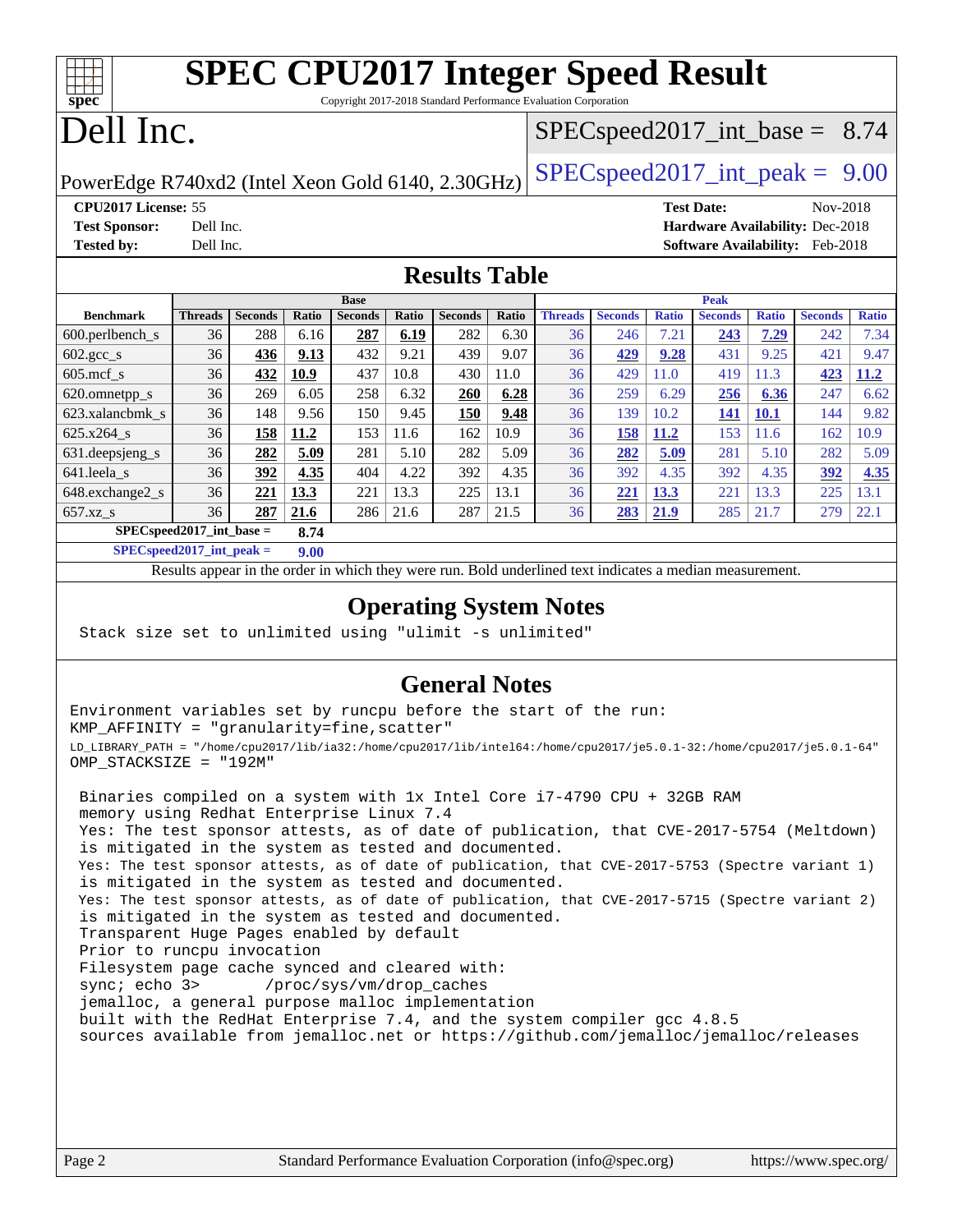| Copyright 2017-2018 Standard Performance Evaluation Corporation<br>$spec^*$                                                                                                                                                                                                                                                                                                                                                                                                                                                                                                                                                                                                                                                                                                                                                                                                                                                                                                                                                                                                                                                                                                                                                                                                                                                                                                                                                                                                                                                                                                                                                                                                       | <b>SPEC CPU2017 Integer Speed Result</b>                                                            |  |  |  |  |  |
|-----------------------------------------------------------------------------------------------------------------------------------------------------------------------------------------------------------------------------------------------------------------------------------------------------------------------------------------------------------------------------------------------------------------------------------------------------------------------------------------------------------------------------------------------------------------------------------------------------------------------------------------------------------------------------------------------------------------------------------------------------------------------------------------------------------------------------------------------------------------------------------------------------------------------------------------------------------------------------------------------------------------------------------------------------------------------------------------------------------------------------------------------------------------------------------------------------------------------------------------------------------------------------------------------------------------------------------------------------------------------------------------------------------------------------------------------------------------------------------------------------------------------------------------------------------------------------------------------------------------------------------------------------------------------------------|-----------------------------------------------------------------------------------------------------|--|--|--|--|--|
| Dell Inc.                                                                                                                                                                                                                                                                                                                                                                                                                                                                                                                                                                                                                                                                                                                                                                                                                                                                                                                                                                                                                                                                                                                                                                                                                                                                                                                                                                                                                                                                                                                                                                                                                                                                         | $SPEC speed2017\_int\_base = 8.74$                                                                  |  |  |  |  |  |
| PowerEdge R740xd2 (Intel Xeon Gold 6140, 2.30GHz)                                                                                                                                                                                                                                                                                                                                                                                                                                                                                                                                                                                                                                                                                                                                                                                                                                                                                                                                                                                                                                                                                                                                                                                                                                                                                                                                                                                                                                                                                                                                                                                                                                 | $SPEC speed2017\_int\_peak = 9.00$                                                                  |  |  |  |  |  |
| CPU2017 License: 55<br><b>Test Sponsor:</b><br>Dell Inc.<br><b>Tested by:</b><br>Dell Inc.                                                                                                                                                                                                                                                                                                                                                                                                                                                                                                                                                                                                                                                                                                                                                                                                                                                                                                                                                                                                                                                                                                                                                                                                                                                                                                                                                                                                                                                                                                                                                                                        | <b>Test Date:</b><br>Nov-2018<br>Hardware Availability: Dec-2018<br>Software Availability: Feb-2018 |  |  |  |  |  |
| <b>Platform Notes</b>                                                                                                                                                                                                                                                                                                                                                                                                                                                                                                                                                                                                                                                                                                                                                                                                                                                                                                                                                                                                                                                                                                                                                                                                                                                                                                                                                                                                                                                                                                                                                                                                                                                             |                                                                                                     |  |  |  |  |  |
| BIOS settings:<br>Sub NUMA Cluster disabled<br>Virtualization Technology disabled<br>System Profile set to Custom<br>CPU Performance set to Maximum Performance<br>C States set to Autonomous<br>C1E disabled<br>Uncore Frequency set to Dynamic<br>Energy Efficiency Policy set to Performance<br>Memory Patrol Scrub disabled<br>Logical Processor disabled<br>CPU Interconnect Bus Link Power Management disabled<br>PCI ASPM L1 Link Power Management disabled<br>Sysinfo program /home/cpu2017/bin/sysinfo<br>Rev: r5974 of 2018-05-19 9bcde8f2999c33d61f64985e45859ea9<br>running on linux-m8ku Sun Nov 11 12:06:58 2018<br>SUT (System Under Test) info as seen by some common utilities.<br>For more information on this section, see<br>https://www.spec.org/cpu2017/Docs/config.html#sysinfo<br>From /proc/cpuinfo<br>model name : Intel(R) Xeon(R) Gold 6140 CPU @ 2.30GHz<br>"physical id"s (chips)<br>2<br>36 "processors"<br>cores, siblings (Caution: counting these is hw and system dependent. The following<br>excerpts from /proc/cpuinfo might not be reliable. Use with caution.)<br>cpu cores : 18<br>siblings : 18<br>physical 0: cores 0 1 2 3 4 8 9 10 11 16 17 18 19 20 24 25 26 27<br>physical 1: cores 0 1 2 3 4 8 9 10 11 16 17 18 19 20 24 25 26 27<br>From 1scpu:<br>Architecture:<br>x86_64<br>$32$ -bit, $64$ -bit<br>$CPU$ op-mode( $s$ ):<br>Little Endian<br>Byte Order:<br>CPU(s):<br>36<br>On-line CPU(s) list:<br>$0 - 35$<br>Thread(s) per core:<br>$\mathbf{1}$<br>Core(s) per socket:<br>18<br>Socket(s):<br>2<br>NUMA node(s):<br>2<br>Vendor ID:<br>GenuineIntel<br>CPU family:<br>6<br>Model:<br>85<br>Model name:<br>Stepping:<br>4 | $Intel(R)$ Xeon $(R)$ Gold 6140 CPU @ 2.30GHz                                                       |  |  |  |  |  |
| (Continued on next page)<br>Standard Performance Evaluation Corporation (info@spec.org)<br>Page 3                                                                                                                                                                                                                                                                                                                                                                                                                                                                                                                                                                                                                                                                                                                                                                                                                                                                                                                                                                                                                                                                                                                                                                                                                                                                                                                                                                                                                                                                                                                                                                                 | https://www.spec.org/                                                                               |  |  |  |  |  |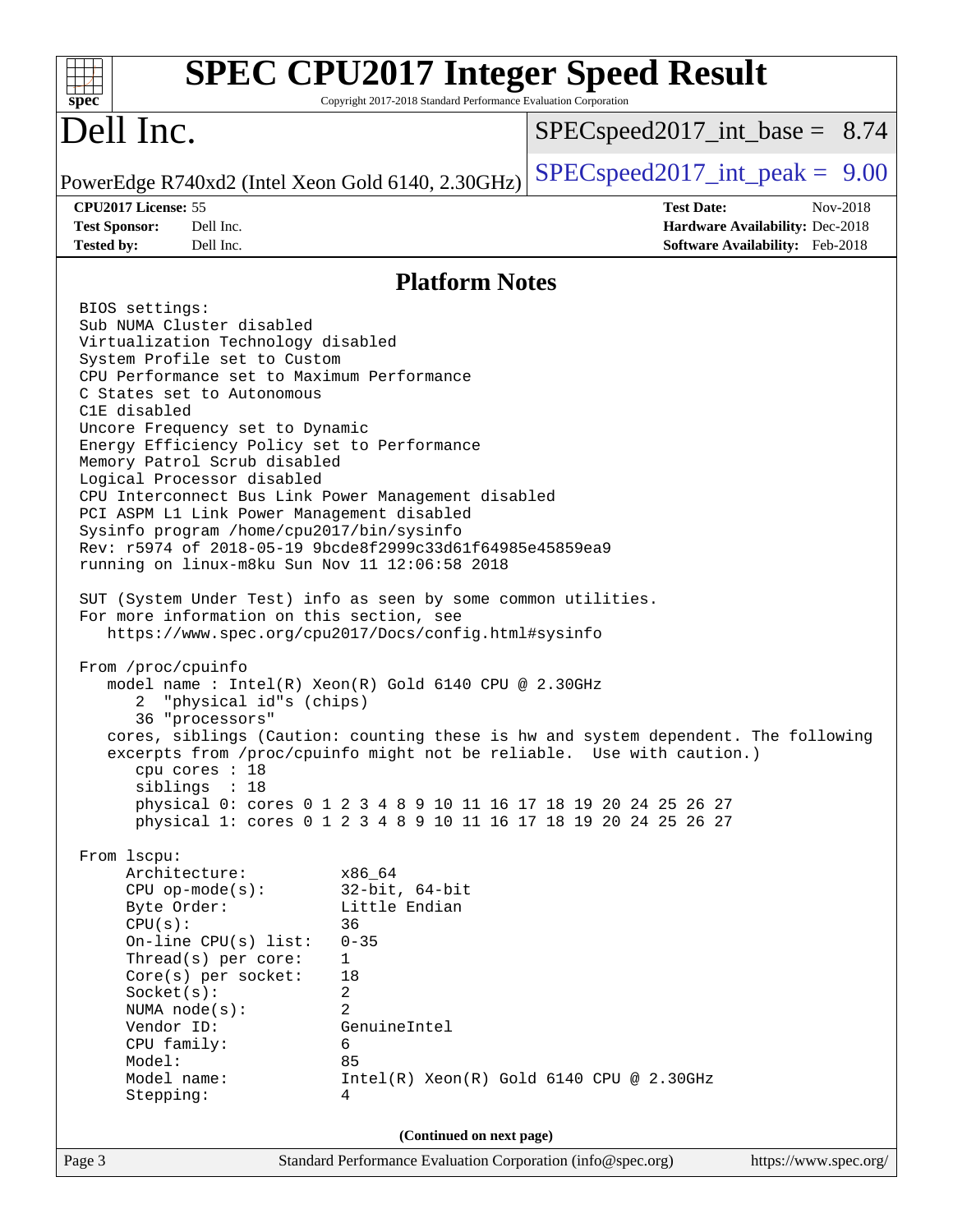| <b>SPEC CPU2017 Integer Speed Result</b><br>Copyright 2017-2018 Standard Performance Evaluation Corporation<br>spec <sup>®</sup>                                                                                                                                                                                                                                                                                                                                                                                                                                                                                                                                                                                                                                                                                                                                                                                                                                                                                                                                                                                                                                                                                                                                                                                                                                                                                                                                                                                                                                                                                                                                                                                                                                      |                                                                                                                                                                                                         |  |  |  |  |  |
|-----------------------------------------------------------------------------------------------------------------------------------------------------------------------------------------------------------------------------------------------------------------------------------------------------------------------------------------------------------------------------------------------------------------------------------------------------------------------------------------------------------------------------------------------------------------------------------------------------------------------------------------------------------------------------------------------------------------------------------------------------------------------------------------------------------------------------------------------------------------------------------------------------------------------------------------------------------------------------------------------------------------------------------------------------------------------------------------------------------------------------------------------------------------------------------------------------------------------------------------------------------------------------------------------------------------------------------------------------------------------------------------------------------------------------------------------------------------------------------------------------------------------------------------------------------------------------------------------------------------------------------------------------------------------------------------------------------------------------------------------------------------------|---------------------------------------------------------------------------------------------------------------------------------------------------------------------------------------------------------|--|--|--|--|--|
| Dell Inc.                                                                                                                                                                                                                                                                                                                                                                                                                                                                                                                                                                                                                                                                                                                                                                                                                                                                                                                                                                                                                                                                                                                                                                                                                                                                                                                                                                                                                                                                                                                                                                                                                                                                                                                                                             | $SPEC speed2017\_int\_base = 8.74$                                                                                                                                                                      |  |  |  |  |  |
| PowerEdge R740xd2 (Intel Xeon Gold 6140, 2.30GHz)                                                                                                                                                                                                                                                                                                                                                                                                                                                                                                                                                                                                                                                                                                                                                                                                                                                                                                                                                                                                                                                                                                                                                                                                                                                                                                                                                                                                                                                                                                                                                                                                                                                                                                                     | $SPEC speed2017\_int\_peak = 9.00$                                                                                                                                                                      |  |  |  |  |  |
| CPU2017 License: 55<br>Dell Inc.<br><b>Test Sponsor:</b><br>Tested by:<br>Dell Inc.                                                                                                                                                                                                                                                                                                                                                                                                                                                                                                                                                                                                                                                                                                                                                                                                                                                                                                                                                                                                                                                                                                                                                                                                                                                                                                                                                                                                                                                                                                                                                                                                                                                                                   | <b>Test Date:</b><br>Nov-2018<br>Hardware Availability: Dec-2018<br>Software Availability: Feb-2018                                                                                                     |  |  |  |  |  |
| <b>Platform Notes (Continued)</b>                                                                                                                                                                                                                                                                                                                                                                                                                                                                                                                                                                                                                                                                                                                                                                                                                                                                                                                                                                                                                                                                                                                                                                                                                                                                                                                                                                                                                                                                                                                                                                                                                                                                                                                                     |                                                                                                                                                                                                         |  |  |  |  |  |
| 2294.619<br>CPU MHz:<br>BogoMIPS:<br>4589.23<br>Virtualization:<br>$VT - x$<br>Lld cache:<br>32K<br>Lli cache:<br>32K<br>$L2$ cache:<br>1024K<br>L3 cache:<br>25344K<br>NUMA node0 CPU(s):<br>NUMA nodel CPU(s):<br>Flags:<br>pat pse36 clflush dts acpi mmx fxsr sse sse2 ss ht tm pbe syscall nx pdpe1gb rdtscp<br>lm constant_tsc art arch_perfmon pebs bts rep_good nopl xtopology nonstop_tsc<br>aperfmperf eagerfpu pni pclmulqdq dtes64 monitor ds_cpl vmx smx est tm2 ssse3 sdbg<br>fma cx16 xtpr pdcm pcid dca sse4_1 sse4_2 x2apic movbe popcnt tsc_deadline_timer aes<br>xsave avx f16c rdrand lahf_lm abm 3dnowprefetch ida arat epb invpcid_single pln pts<br>dtherm intel_pt rsb_ctxsw spec_ctrl retpoline kaiser tpr_shadow vnmi flexpriority<br>ept vpid fsgsbase tsc_adjust bmil hle avx2 smep bmi2 erms invpcid rtm cqm mpx<br>avx512f avx512dq rdseed adx smap clflushopt clwb avx512cd avx512bw avx512vl xsaveopt<br>xsavec xgetbv1 cqm_llc cqm_occup_llc pku ospke<br>/proc/cpuinfo cache data<br>cache size : 25344 KB<br>From numactl --hardware WARNING: a numactl 'node' might or might not correspond to a<br>physical chip.<br>$available: 2 nodes (0-1)$<br>node 0 cpus: 0 2 4 6 8 10 12 14 16 18 20 22 24 26 28 30 32 34<br>node 0 size: 95284 MB<br>node 0 free: 94864 MB<br>node 1 cpus: 1 3 5 7 9 11 13 15 17 19 21 23 25 27 29 31 33 35<br>node 1 size: 96748 MB<br>node 1 free: 96368 MB<br>node distances:<br>node<br>$\Omega$<br>1<br>21<br>0 :<br>10<br>21 10<br>1:<br>From /proc/meminfo<br>MemTotal:<br>196641940 kB<br>HugePages_Total:<br>0<br>Hugepagesize:<br>2048 kB<br>/usr/bin/lsb_release -d<br>SUSE Linux Enterprise Server 12 SP3<br>From /etc/*release* /etc/*version*<br>SuSE-release:<br>(Continued on next page) | 0, 2, 4, 6, 8, 10, 12, 14, 16, 18, 20, 22, 24, 26, 28, 30, 32, 34<br>1, 3, 5, 7, 9, 11, 13, 15, 17, 19, 21, 23, 25, 27, 29, 31, 33, 35<br>fpu vme de pse tsc msr pae mce cx8 apic sep mtrr pge mca cmov |  |  |  |  |  |
| $Standard Derformence Evaluation Construction (info@space, org)$<br>$\Gamma$ <sub>0.00</sub> $\Lambda$                                                                                                                                                                                                                                                                                                                                                                                                                                                                                                                                                                                                                                                                                                                                                                                                                                                                                                                                                                                                                                                                                                                                                                                                                                                                                                                                                                                                                                                                                                                                                                                                                                                                | $h_{\text{t}}$ https://www.gnoo.org/                                                                                                                                                                    |  |  |  |  |  |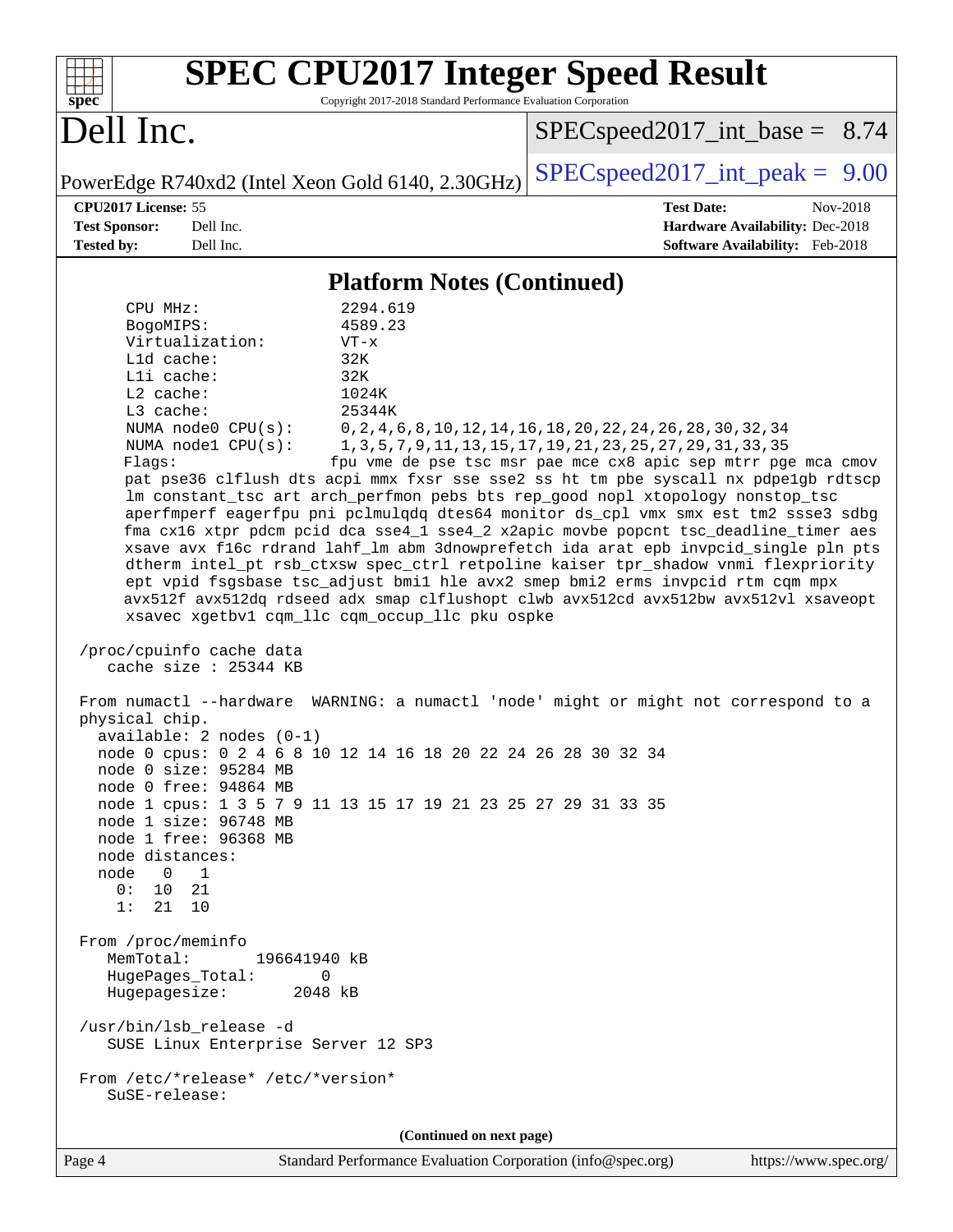### **[spec](http://www.spec.org/) [SPEC CPU2017 Integer Speed Result](http://www.spec.org/auto/cpu2017/Docs/result-fields.html#SPECCPU2017IntegerSpeedResult)** Copyright 2017-2018 Standard Performance Evaluation Corporation Dell Inc. PowerEdge R740xd2 (Intel Xeon Gold 6140, 2.30GHz)  $\left|$  [SPECspeed2017\\_int\\_peak =](http://www.spec.org/auto/cpu2017/Docs/result-fields.html#SPECspeed2017intpeak) 9.00  $SPECspeed2017\_int\_base = 8.74$ **[CPU2017 License:](http://www.spec.org/auto/cpu2017/Docs/result-fields.html#CPU2017License)** 55 **[Test Date:](http://www.spec.org/auto/cpu2017/Docs/result-fields.html#TestDate)** Nov-2018 **[Test Sponsor:](http://www.spec.org/auto/cpu2017/Docs/result-fields.html#TestSponsor)** Dell Inc. **[Hardware Availability:](http://www.spec.org/auto/cpu2017/Docs/result-fields.html#HardwareAvailability)** Dec-2018 **[Tested by:](http://www.spec.org/auto/cpu2017/Docs/result-fields.html#Testedby)** Dell Inc. **[Software Availability:](http://www.spec.org/auto/cpu2017/Docs/result-fields.html#SoftwareAvailability)** Feb-2018 **[Platform Notes \(Continued\)](http://www.spec.org/auto/cpu2017/Docs/result-fields.html#PlatformNotes)** SUSE Linux Enterprise Server 12 (x86\_64) VERSION = 12 PATCHLEVEL = 3 # This file is deprecated and will be removed in a future service pack or release. # Please check /etc/os-release for details about this release. os-release: NAME="SLES" VERSION="12-SP3" VERSION\_ID="12.3" PRETTY\_NAME="SUSE Linux Enterprise Server 12 SP3" ID="sles" ANSI\_COLOR="0;32" CPE\_NAME="cpe:/o:suse:sles:12:sp3" uname -a: Linux linux-m8ku 4.4.114-94.11-default #1 SMP Thu Feb 1 19:28:26 UTC 2018 (4309ff9) x86\_64 x86\_64 x86\_64 GNU/Linux Kernel self-reported vulnerability status: CVE-2017-5754 (Meltdown): Mitigation: PTI CVE-2017-5753 (Spectre variant 1): Mitigation: Barriers CVE-2017-5715 (Spectre variant 2): Mitigation: IBRS+IBPB run-level 3 Nov 11 12:03 last=5 SPEC is set to: /home/cpu2017 Filesystem Type Size Used Avail Use% Mounted on /dev/sdz4 xfs 182G 4.0G 178G 3% /home Additional information from dmidecode follows. WARNING: Use caution when you interpret this section. The 'dmidecode' program reads system data which is "intended to allow hardware to be accurately determined", but the intent may not be met, as there are frequent changes to hardware, firmware, and the "DMTF SMBIOS" standard. BIOS Dell Inc. 1.0.3 10/25/2018 Memory: 12x 002C04B3002C 18ASF2G72PDZ-2G6E1 16 GB 2 rank 2666 4x Not Specified Not Specified (End of data from sysinfo program) **[Compiler Version Notes](http://www.spec.org/auto/cpu2017/Docs/result-fields.html#CompilerVersionNotes)** ============================================================================== CC 600.perlbench\_s(base) 602.gcc\_s(base) 605.mcf\_s(base) 625.x264\_s(base) 657.xz\_s(base) **(Continued on next page)**

Page 5 Standard Performance Evaluation Corporation [\(info@spec.org\)](mailto:info@spec.org) <https://www.spec.org/>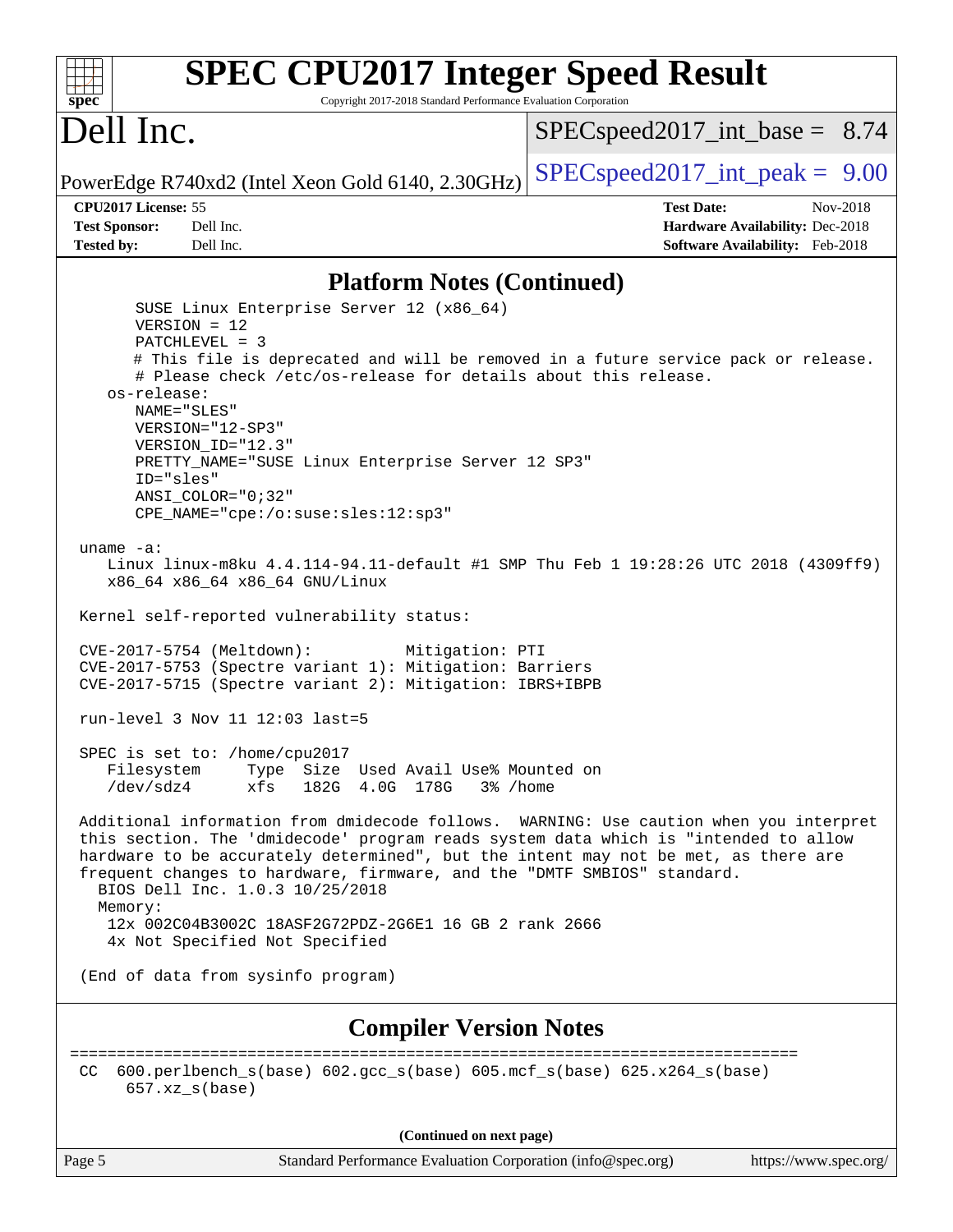| <b>SPEC CPU2017 Integer Speed Result</b><br>Copyright 2017-2018 Standard Performance Evaluation Corporation<br>$spec^*$ |                                                                                                     |
|-------------------------------------------------------------------------------------------------------------------------|-----------------------------------------------------------------------------------------------------|
| Dell Inc.                                                                                                               | $SPEC speed2017\_int\_base = 8.74$                                                                  |
| PowerEdge R740xd2 (Intel Xeon Gold 6140, 2.30GHz)                                                                       | $SPEC speed2017\_int\_peak = 9.00$                                                                  |
| CPU2017 License: 55<br><b>Test Sponsor:</b><br>Dell Inc.<br><b>Tested by:</b><br>Dell Inc.                              | <b>Test Date:</b><br>Nov-2018<br>Hardware Availability: Dec-2018<br>Software Availability: Feb-2018 |
| <b>Compiler Version Notes (Continued)</b>                                                                               |                                                                                                     |
| icc (ICC) 18.0.2 20180210<br>Copyright (C) 1985-2018 Intel Corporation. All rights reserved.                            |                                                                                                     |
| $600. perlbench_s (peak) 602. gcc_s (peak) 605. mcf_s (peak) 625. x264_s (peak)$<br>CC.<br>$657.xx$ s(peak)             |                                                                                                     |
| icc (ICC) 18.0.2 20180210<br>Copyright (C) 1985-2018 Intel Corporation. All rights reserved.                            |                                                                                                     |
| CXXC 620.omnetpp_s(base) 623.xalancbmk_s(base) 631.deepsjeng_s(base)<br>641.leela s(base)                               |                                                                                                     |
| icpc (ICC) 18.0.2 20180210<br>Copyright (C) 1985-2018 Intel Corporation. All rights reserved.                           |                                                                                                     |
| CXXC 620.omnetpp_s(peak) 623.xalancbmk_s(peak) 631.deepsjeng_s(peak)<br>641.leela_s(peak)                               |                                                                                                     |
| icpc (ICC) 18.0.2 20180210<br>Copyright (C) 1985-2018 Intel Corporation. All rights reserved.                           |                                                                                                     |
| 648.exchange2_s(base)<br>FC.                                                                                            |                                                                                                     |
| ifort (IFORT) 18.0.2 20180210<br>Copyright (C) 1985-2018 Intel Corporation. All rights reserved.                        |                                                                                                     |
| $648$ . exchange $2_s$ (peak)<br>FC.                                                                                    |                                                                                                     |
| ifort (IFORT) 18.0.2 20180210<br>Copyright (C) 1985-2018 Intel Corporation. All rights reserved.                        |                                                                                                     |
|                                                                                                                         |                                                                                                     |
|                                                                                                                         |                                                                                                     |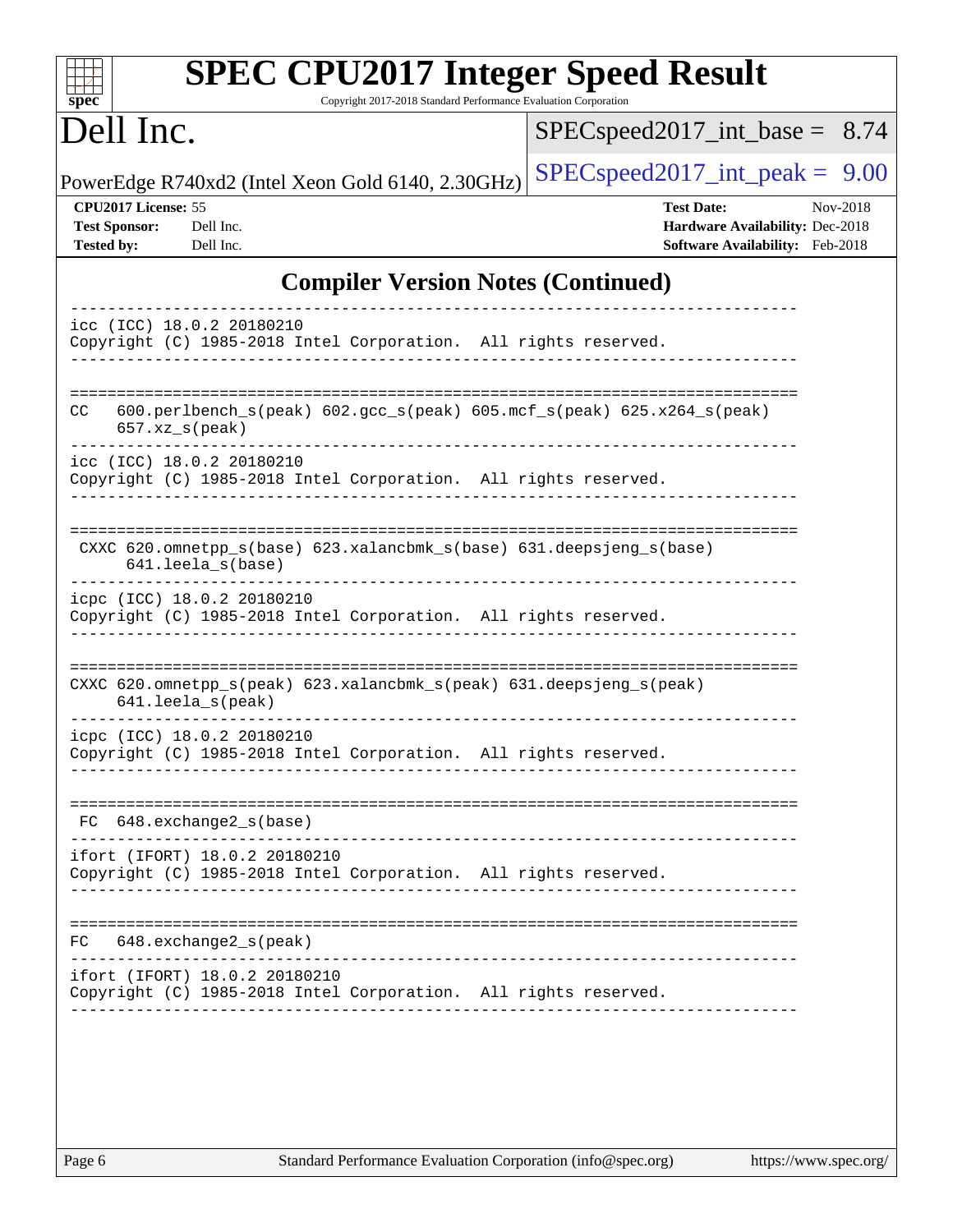

# **[SPEC CPU2017 Integer Speed Result](http://www.spec.org/auto/cpu2017/Docs/result-fields.html#SPECCPU2017IntegerSpeedResult)**

Copyright 2017-2018 Standard Performance Evaluation Corporation

# Dell Inc.

 $SPECspeed2017\_int\_base = 8.74$ 

**[CPU2017 License:](http://www.spec.org/auto/cpu2017/Docs/result-fields.html#CPU2017License)** 55 **[Test Date:](http://www.spec.org/auto/cpu2017/Docs/result-fields.html#TestDate)** Nov-2018

PowerEdge R740xd2 (Intel Xeon Gold 6140, 2.30GHz)  $\left|$  [SPECspeed2017\\_int\\_peak =](http://www.spec.org/auto/cpu2017/Docs/result-fields.html#SPECspeed2017intpeak) 9.00

**[Test Sponsor:](http://www.spec.org/auto/cpu2017/Docs/result-fields.html#TestSponsor)** Dell Inc. **[Hardware Availability:](http://www.spec.org/auto/cpu2017/Docs/result-fields.html#HardwareAvailability)** Dec-2018 **[Tested by:](http://www.spec.org/auto/cpu2017/Docs/result-fields.html#Testedby)** Dell Inc. **[Software Availability:](http://www.spec.org/auto/cpu2017/Docs/result-fields.html#SoftwareAvailability)** Feb-2018

### **[Base Compiler Invocation](http://www.spec.org/auto/cpu2017/Docs/result-fields.html#BaseCompilerInvocation)**

[C benchmarks:](http://www.spec.org/auto/cpu2017/Docs/result-fields.html#Cbenchmarks) [icc -m64 -std=c11](http://www.spec.org/cpu2017/results/res2018q4/cpu2017-20181210-10181.flags.html#user_CCbase_intel_icc_64bit_c11_33ee0cdaae7deeeab2a9725423ba97205ce30f63b9926c2519791662299b76a0318f32ddfffdc46587804de3178b4f9328c46fa7c2b0cd779d7a61945c91cd35)

[C++ benchmarks:](http://www.spec.org/auto/cpu2017/Docs/result-fields.html#CXXbenchmarks) [icpc -m64](http://www.spec.org/cpu2017/results/res2018q4/cpu2017-20181210-10181.flags.html#user_CXXbase_intel_icpc_64bit_4ecb2543ae3f1412ef961e0650ca070fec7b7afdcd6ed48761b84423119d1bf6bdf5cad15b44d48e7256388bc77273b966e5eb805aefd121eb22e9299b2ec9d9)

[Fortran benchmarks](http://www.spec.org/auto/cpu2017/Docs/result-fields.html#Fortranbenchmarks): [ifort -m64](http://www.spec.org/cpu2017/results/res2018q4/cpu2017-20181210-10181.flags.html#user_FCbase_intel_ifort_64bit_24f2bb282fbaeffd6157abe4f878425411749daecae9a33200eee2bee2fe76f3b89351d69a8130dd5949958ce389cf37ff59a95e7a40d588e8d3a57e0c3fd751)

### **[Base Portability Flags](http://www.spec.org/auto/cpu2017/Docs/result-fields.html#BasePortabilityFlags)**

 600.perlbench\_s: [-DSPEC\\_LP64](http://www.spec.org/cpu2017/results/res2018q4/cpu2017-20181210-10181.flags.html#b600.perlbench_s_basePORTABILITY_DSPEC_LP64) [-DSPEC\\_LINUX\\_X64](http://www.spec.org/cpu2017/results/res2018q4/cpu2017-20181210-10181.flags.html#b600.perlbench_s_baseCPORTABILITY_DSPEC_LINUX_X64) 602.gcc\_s: [-DSPEC\\_LP64](http://www.spec.org/cpu2017/results/res2018q4/cpu2017-20181210-10181.flags.html#suite_basePORTABILITY602_gcc_s_DSPEC_LP64) 605.mcf\_s: [-DSPEC\\_LP64](http://www.spec.org/cpu2017/results/res2018q4/cpu2017-20181210-10181.flags.html#suite_basePORTABILITY605_mcf_s_DSPEC_LP64) 620.omnetpp\_s: [-DSPEC\\_LP64](http://www.spec.org/cpu2017/results/res2018q4/cpu2017-20181210-10181.flags.html#suite_basePORTABILITY620_omnetpp_s_DSPEC_LP64) 623.xalancbmk\_s: [-DSPEC\\_LP64](http://www.spec.org/cpu2017/results/res2018q4/cpu2017-20181210-10181.flags.html#suite_basePORTABILITY623_xalancbmk_s_DSPEC_LP64) [-DSPEC\\_LINUX](http://www.spec.org/cpu2017/results/res2018q4/cpu2017-20181210-10181.flags.html#b623.xalancbmk_s_baseCXXPORTABILITY_DSPEC_LINUX) 625.x264\_s: [-DSPEC\\_LP64](http://www.spec.org/cpu2017/results/res2018q4/cpu2017-20181210-10181.flags.html#suite_basePORTABILITY625_x264_s_DSPEC_LP64) 631.deepsjeng\_s: [-DSPEC\\_LP64](http://www.spec.org/cpu2017/results/res2018q4/cpu2017-20181210-10181.flags.html#suite_basePORTABILITY631_deepsjeng_s_DSPEC_LP64) 641.leela\_s: [-DSPEC\\_LP64](http://www.spec.org/cpu2017/results/res2018q4/cpu2017-20181210-10181.flags.html#suite_basePORTABILITY641_leela_s_DSPEC_LP64) 648.exchange2\_s: [-DSPEC\\_LP64](http://www.spec.org/cpu2017/results/res2018q4/cpu2017-20181210-10181.flags.html#suite_basePORTABILITY648_exchange2_s_DSPEC_LP64) 657.xz\_s: [-DSPEC\\_LP64](http://www.spec.org/cpu2017/results/res2018q4/cpu2017-20181210-10181.flags.html#suite_basePORTABILITY657_xz_s_DSPEC_LP64)

# **[Base Optimization Flags](http://www.spec.org/auto/cpu2017/Docs/result-fields.html#BaseOptimizationFlags)**

#### [C benchmarks](http://www.spec.org/auto/cpu2017/Docs/result-fields.html#Cbenchmarks):

[-Wl,-z,muldefs](http://www.spec.org/cpu2017/results/res2018q4/cpu2017-20181210-10181.flags.html#user_CCbase_link_force_multiple1_b4cbdb97b34bdee9ceefcfe54f4c8ea74255f0b02a4b23e853cdb0e18eb4525ac79b5a88067c842dd0ee6996c24547a27a4b99331201badda8798ef8a743f577) [-xCORE-AVX512](http://www.spec.org/cpu2017/results/res2018q4/cpu2017-20181210-10181.flags.html#user_CCbase_f-xCORE-AVX512) [-ipo](http://www.spec.org/cpu2017/results/res2018q4/cpu2017-20181210-10181.flags.html#user_CCbase_f-ipo) [-O3](http://www.spec.org/cpu2017/results/res2018q4/cpu2017-20181210-10181.flags.html#user_CCbase_f-O3) [-no-prec-div](http://www.spec.org/cpu2017/results/res2018q4/cpu2017-20181210-10181.flags.html#user_CCbase_f-no-prec-div) [-qopt-mem-layout-trans=3](http://www.spec.org/cpu2017/results/res2018q4/cpu2017-20181210-10181.flags.html#user_CCbase_f-qopt-mem-layout-trans_de80db37974c74b1f0e20d883f0b675c88c3b01e9d123adea9b28688d64333345fb62bc4a798493513fdb68f60282f9a726aa07f478b2f7113531aecce732043) [-qopenmp](http://www.spec.org/cpu2017/results/res2018q4/cpu2017-20181210-10181.flags.html#user_CCbase_qopenmp_16be0c44f24f464004c6784a7acb94aca937f053568ce72f94b139a11c7c168634a55f6653758ddd83bcf7b8463e8028bb0b48b77bcddc6b78d5d95bb1df2967) [-DSPEC\\_OPENMP](http://www.spec.org/cpu2017/results/res2018q4/cpu2017-20181210-10181.flags.html#suite_CCbase_DSPEC_OPENMP) [-L/usr/local/je5.0.1-64/lib](http://www.spec.org/cpu2017/results/res2018q4/cpu2017-20181210-10181.flags.html#user_CCbase_jemalloc_link_path64_4b10a636b7bce113509b17f3bd0d6226c5fb2346b9178c2d0232c14f04ab830f976640479e5c33dc2bcbbdad86ecfb6634cbbd4418746f06f368b512fced5394) [-ljemalloc](http://www.spec.org/cpu2017/results/res2018q4/cpu2017-20181210-10181.flags.html#user_CCbase_jemalloc_link_lib_d1249b907c500fa1c0672f44f562e3d0f79738ae9e3c4a9c376d49f265a04b9c99b167ecedbf6711b3085be911c67ff61f150a17b3472be731631ba4d0471706)

#### [C++ benchmarks:](http://www.spec.org/auto/cpu2017/Docs/result-fields.html#CXXbenchmarks) [-Wl,-z,muldefs](http://www.spec.org/cpu2017/results/res2018q4/cpu2017-20181210-10181.flags.html#user_CXXbase_link_force_multiple1_b4cbdb97b34bdee9ceefcfe54f4c8ea74255f0b02a4b23e853cdb0e18eb4525ac79b5a88067c842dd0ee6996c24547a27a4b99331201badda8798ef8a743f577) [-xCORE-AVX512](http://www.spec.org/cpu2017/results/res2018q4/cpu2017-20181210-10181.flags.html#user_CXXbase_f-xCORE-AVX512) [-ipo](http://www.spec.org/cpu2017/results/res2018q4/cpu2017-20181210-10181.flags.html#user_CXXbase_f-ipo) [-O3](http://www.spec.org/cpu2017/results/res2018q4/cpu2017-20181210-10181.flags.html#user_CXXbase_f-O3) [-no-prec-div](http://www.spec.org/cpu2017/results/res2018q4/cpu2017-20181210-10181.flags.html#user_CXXbase_f-no-prec-div)

[-qopt-mem-layout-trans=3](http://www.spec.org/cpu2017/results/res2018q4/cpu2017-20181210-10181.flags.html#user_CXXbase_f-qopt-mem-layout-trans_de80db37974c74b1f0e20d883f0b675c88c3b01e9d123adea9b28688d64333345fb62bc4a798493513fdb68f60282f9a726aa07f478b2f7113531aecce732043) [-L/usr/local/je5.0.1-64/lib](http://www.spec.org/cpu2017/results/res2018q4/cpu2017-20181210-10181.flags.html#user_CXXbase_jemalloc_link_path64_4b10a636b7bce113509b17f3bd0d6226c5fb2346b9178c2d0232c14f04ab830f976640479e5c33dc2bcbbdad86ecfb6634cbbd4418746f06f368b512fced5394) [-ljemalloc](http://www.spec.org/cpu2017/results/res2018q4/cpu2017-20181210-10181.flags.html#user_CXXbase_jemalloc_link_lib_d1249b907c500fa1c0672f44f562e3d0f79738ae9e3c4a9c376d49f265a04b9c99b167ecedbf6711b3085be911c67ff61f150a17b3472be731631ba4d0471706)

#### [Fortran benchmarks](http://www.spec.org/auto/cpu2017/Docs/result-fields.html#Fortranbenchmarks):

[-Wl,-z,muldefs](http://www.spec.org/cpu2017/results/res2018q4/cpu2017-20181210-10181.flags.html#user_FCbase_link_force_multiple1_b4cbdb97b34bdee9ceefcfe54f4c8ea74255f0b02a4b23e853cdb0e18eb4525ac79b5a88067c842dd0ee6996c24547a27a4b99331201badda8798ef8a743f577) [-xCORE-AVX512](http://www.spec.org/cpu2017/results/res2018q4/cpu2017-20181210-10181.flags.html#user_FCbase_f-xCORE-AVX512) [-ipo](http://www.spec.org/cpu2017/results/res2018q4/cpu2017-20181210-10181.flags.html#user_FCbase_f-ipo) [-O3](http://www.spec.org/cpu2017/results/res2018q4/cpu2017-20181210-10181.flags.html#user_FCbase_f-O3) [-no-prec-div](http://www.spec.org/cpu2017/results/res2018q4/cpu2017-20181210-10181.flags.html#user_FCbase_f-no-prec-div) [-qopt-mem-layout-trans=3](http://www.spec.org/cpu2017/results/res2018q4/cpu2017-20181210-10181.flags.html#user_FCbase_f-qopt-mem-layout-trans_de80db37974c74b1f0e20d883f0b675c88c3b01e9d123adea9b28688d64333345fb62bc4a798493513fdb68f60282f9a726aa07f478b2f7113531aecce732043) [-nostandard-realloc-lhs](http://www.spec.org/cpu2017/results/res2018q4/cpu2017-20181210-10181.flags.html#user_FCbase_f_2003_std_realloc_82b4557e90729c0f113870c07e44d33d6f5a304b4f63d4c15d2d0f1fab99f5daaed73bdb9275d9ae411527f28b936061aa8b9c8f2d63842963b95c9dd6426b8a) [-L/usr/local/je5.0.1-64/lib](http://www.spec.org/cpu2017/results/res2018q4/cpu2017-20181210-10181.flags.html#user_FCbase_jemalloc_link_path64_4b10a636b7bce113509b17f3bd0d6226c5fb2346b9178c2d0232c14f04ab830f976640479e5c33dc2bcbbdad86ecfb6634cbbd4418746f06f368b512fced5394) [-ljemalloc](http://www.spec.org/cpu2017/results/res2018q4/cpu2017-20181210-10181.flags.html#user_FCbase_jemalloc_link_lib_d1249b907c500fa1c0672f44f562e3d0f79738ae9e3c4a9c376d49f265a04b9c99b167ecedbf6711b3085be911c67ff61f150a17b3472be731631ba4d0471706)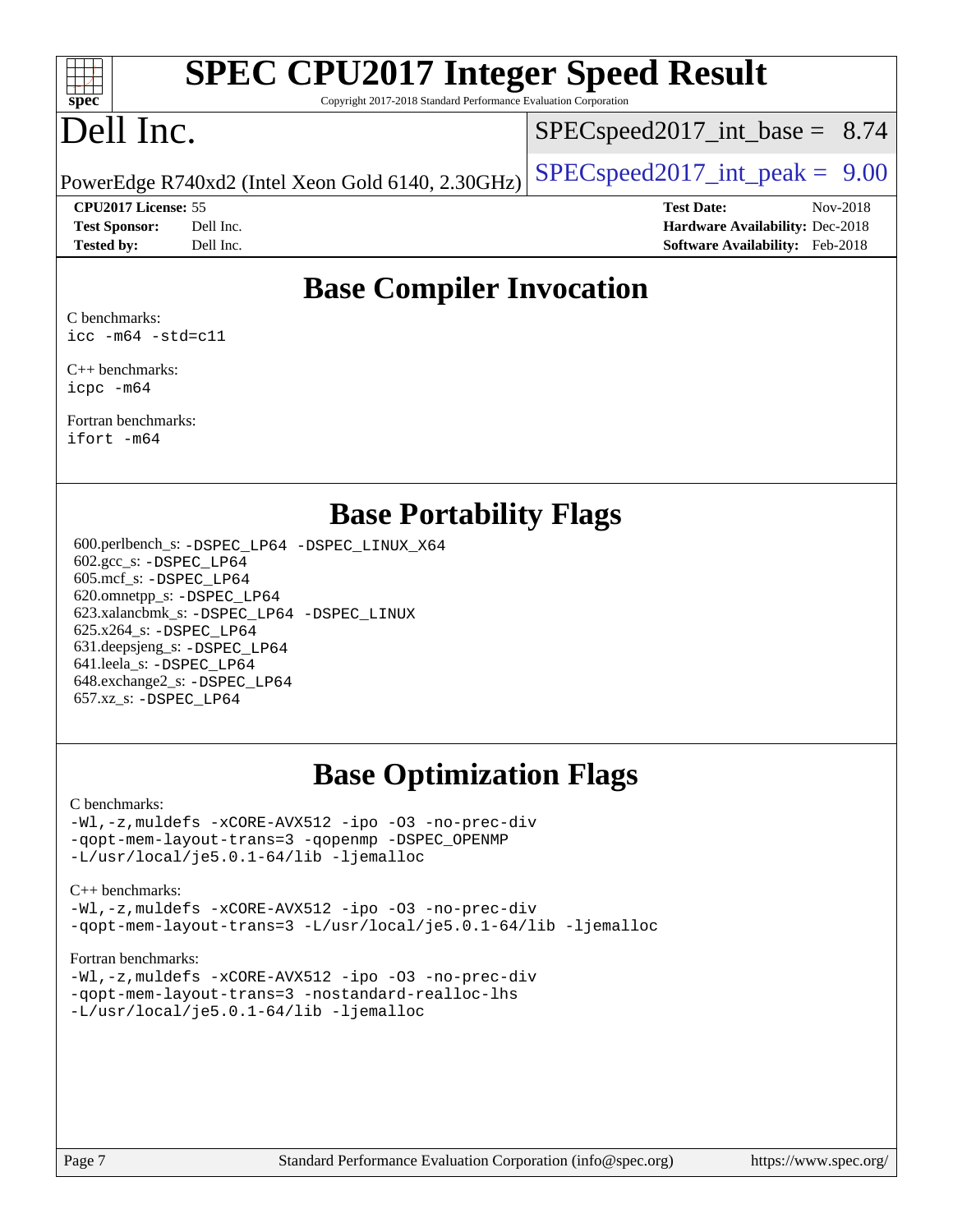### $+\ +$ **[spec](http://www.spec.org/)**

# **[SPEC CPU2017 Integer Speed Result](http://www.spec.org/auto/cpu2017/Docs/result-fields.html#SPECCPU2017IntegerSpeedResult)**

Copyright 2017-2018 Standard Performance Evaluation Corporation

# Dell Inc.

 $SPECspeed2017\_int\_base = 8.74$ 

PowerEdge R740xd2 (Intel Xeon Gold 6140, 2.30GHz)  $\left|$  [SPECspeed2017\\_int\\_peak =](http://www.spec.org/auto/cpu2017/Docs/result-fields.html#SPECspeed2017intpeak) 9.00

**[CPU2017 License:](http://www.spec.org/auto/cpu2017/Docs/result-fields.html#CPU2017License)** 55 **[Test Date:](http://www.spec.org/auto/cpu2017/Docs/result-fields.html#TestDate)** Nov-2018 **[Test Sponsor:](http://www.spec.org/auto/cpu2017/Docs/result-fields.html#TestSponsor)** Dell Inc. **[Hardware Availability:](http://www.spec.org/auto/cpu2017/Docs/result-fields.html#HardwareAvailability)** Dec-2018 **[Tested by:](http://www.spec.org/auto/cpu2017/Docs/result-fields.html#Testedby)** Dell Inc. **[Software Availability:](http://www.spec.org/auto/cpu2017/Docs/result-fields.html#SoftwareAvailability)** Feb-2018

# **[Peak Compiler Invocation](http://www.spec.org/auto/cpu2017/Docs/result-fields.html#PeakCompilerInvocation)**

[C benchmarks](http://www.spec.org/auto/cpu2017/Docs/result-fields.html#Cbenchmarks):

[icc -m64 -std=c11](http://www.spec.org/cpu2017/results/res2018q4/cpu2017-20181210-10181.flags.html#user_CCpeak_intel_icc_64bit_c11_33ee0cdaae7deeeab2a9725423ba97205ce30f63b9926c2519791662299b76a0318f32ddfffdc46587804de3178b4f9328c46fa7c2b0cd779d7a61945c91cd35)

[C++ benchmarks \(except as noted below\)](http://www.spec.org/auto/cpu2017/Docs/result-fields.html#CXXbenchmarksexceptasnotedbelow): [icpc -m64](http://www.spec.org/cpu2017/results/res2018q4/cpu2017-20181210-10181.flags.html#user_CXXpeak_intel_icpc_64bit_4ecb2543ae3f1412ef961e0650ca070fec7b7afdcd6ed48761b84423119d1bf6bdf5cad15b44d48e7256388bc77273b966e5eb805aefd121eb22e9299b2ec9d9)

623.xalancbmk\_s: [icpc -m32 -L/home/prasadj/specdev/IC18u2\\_Internal/lin\\_18\\_0\\_20180210/compiler/lib/ia32\\_lin](http://www.spec.org/cpu2017/results/res2018q4/cpu2017-20181210-10181.flags.html#user_peakCXXLD623_xalancbmk_s_intel_icpc_c6d030cd79af6ea7d6fb64c57e8fe7ae8fe0b96fc5a3b3f4a10e3273b3d7fa9decd8263f6330cef23f751cb093a69fae84a2bf4c243500a8eed069248128076f)

[Fortran benchmarks](http://www.spec.org/auto/cpu2017/Docs/result-fields.html#Fortranbenchmarks): [ifort -m64](http://www.spec.org/cpu2017/results/res2018q4/cpu2017-20181210-10181.flags.html#user_FCpeak_intel_ifort_64bit_24f2bb282fbaeffd6157abe4f878425411749daecae9a33200eee2bee2fe76f3b89351d69a8130dd5949958ce389cf37ff59a95e7a40d588e8d3a57e0c3fd751)

# **[Peak Portability Flags](http://www.spec.org/auto/cpu2017/Docs/result-fields.html#PeakPortabilityFlags)**

 600.perlbench\_s: [-DSPEC\\_LP64](http://www.spec.org/cpu2017/results/res2018q4/cpu2017-20181210-10181.flags.html#b600.perlbench_s_peakPORTABILITY_DSPEC_LP64) [-DSPEC\\_LINUX\\_X64](http://www.spec.org/cpu2017/results/res2018q4/cpu2017-20181210-10181.flags.html#b600.perlbench_s_peakCPORTABILITY_DSPEC_LINUX_X64) 602.gcc\_s: [-DSPEC\\_LP64](http://www.spec.org/cpu2017/results/res2018q4/cpu2017-20181210-10181.flags.html#suite_peakPORTABILITY602_gcc_s_DSPEC_LP64) 605.mcf\_s: [-DSPEC\\_LP64](http://www.spec.org/cpu2017/results/res2018q4/cpu2017-20181210-10181.flags.html#suite_peakPORTABILITY605_mcf_s_DSPEC_LP64) 620.omnetpp\_s: [-DSPEC\\_LP64](http://www.spec.org/cpu2017/results/res2018q4/cpu2017-20181210-10181.flags.html#suite_peakPORTABILITY620_omnetpp_s_DSPEC_LP64) 623.xalancbmk\_s: [-D\\_FILE\\_OFFSET\\_BITS=64](http://www.spec.org/cpu2017/results/res2018q4/cpu2017-20181210-10181.flags.html#user_peakPORTABILITY623_xalancbmk_s_file_offset_bits_64_5ae949a99b284ddf4e95728d47cb0843d81b2eb0e18bdfe74bbf0f61d0b064f4bda2f10ea5eb90e1dcab0e84dbc592acfc5018bc955c18609f94ddb8d550002c) [-DSPEC\\_LINUX](http://www.spec.org/cpu2017/results/res2018q4/cpu2017-20181210-10181.flags.html#b623.xalancbmk_s_peakCXXPORTABILITY_DSPEC_LINUX) 625.x264\_s: [-DSPEC\\_LP64](http://www.spec.org/cpu2017/results/res2018q4/cpu2017-20181210-10181.flags.html#suite_peakPORTABILITY625_x264_s_DSPEC_LP64) 631.deepsjeng\_s: [-DSPEC\\_LP64](http://www.spec.org/cpu2017/results/res2018q4/cpu2017-20181210-10181.flags.html#suite_peakPORTABILITY631_deepsjeng_s_DSPEC_LP64) 641.leela\_s: [-DSPEC\\_LP64](http://www.spec.org/cpu2017/results/res2018q4/cpu2017-20181210-10181.flags.html#suite_peakPORTABILITY641_leela_s_DSPEC_LP64) 648.exchange2\_s: [-DSPEC\\_LP64](http://www.spec.org/cpu2017/results/res2018q4/cpu2017-20181210-10181.flags.html#suite_peakPORTABILITY648_exchange2_s_DSPEC_LP64) 657.xz\_s: [-DSPEC\\_LP64](http://www.spec.org/cpu2017/results/res2018q4/cpu2017-20181210-10181.flags.html#suite_peakPORTABILITY657_xz_s_DSPEC_LP64)

# **[Peak Optimization Flags](http://www.spec.org/auto/cpu2017/Docs/result-fields.html#PeakOptimizationFlags)**

[C benchmarks](http://www.spec.org/auto/cpu2017/Docs/result-fields.html#Cbenchmarks):

```
600.perlbench_s: -W1, -z, muldefs -prof-gen(pass 1) -prof-use(pass 2)-O2
-xCORE-AVX512 -qopt-prefetch -ipo -O3
-qopt-mem-layout-trans=3 -no-prec-div
-DSPEC_SUPPRESS_OPENMP -qopenmp -DSPEC_OPENMP
-fno-strict-overflow -L/usr/local/je5.0.1-64/lib
-ljemalloc
 602.gcc_s: -Wl,-z,muldefs -prof-gen(pass 1) -prof-use(pass 2) -O2
-xCORE-AVX512 -qopt-prefetch -ipo -O3
-qopt-mem-layout-trans=3 -no-prec-div
-DSPEC_SUPPRESS_OPENMP -qopenmp -DSPEC_OPENMP
-L/usr/local/je5.0.1-64/lib -ljemalloc
```
**(Continued on next page)**